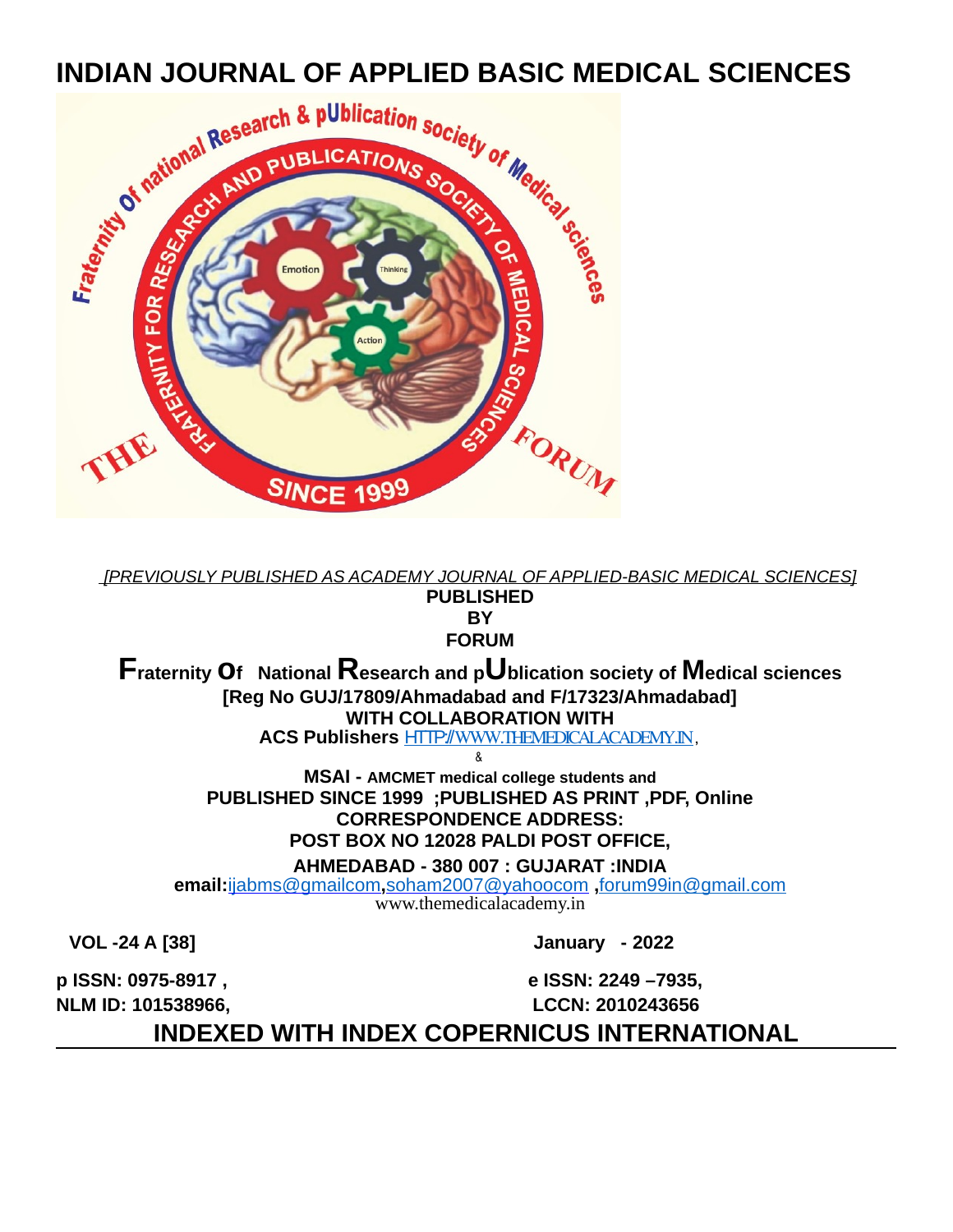## **EDITORIAL AND ADVISORY COMMITTEE & AFFILIATION**

## **EDITORIAL**

**Chair person: Dr Sadhana Joshi,**[MD]Prof emritus Adani medical college, Katch university , Bhuj katch India aps7psp@gmail.com

**Exe. editor.: Dr. Janardan Bhatt** [MD] Professor of Physiology, X' prof ,physiology ,AMCMET Medical College & Hospital Ahmedabad Gujarat, Indiajvbhattin@yahoo.com

**DR Manisha Kapdi** [MD] , Associate professor of Anaesthesiology, AMCMET medical college , LG Hospital Ahmedabad Pin 380008

**Dr Harsha Makwana** [MD]**,**Associate Professor of Anaesthesia Nhl Medical College & Svp Hospital, Elisbridge, Ahmedabad, Gujarat Pin 380006 India: drharsham@gmail.com

**Dr Shaista Saiyad** [MD]**,**Associate Professor of Physiology Nhl Medical College & Hospital Svp Hospital Campus, Elisbridge, Ahmedabad, Gujarat Pin 380006 India: aps psp@yahoo.co.in

**Dr Rajula Tyagi MSC PhD medical ,**Associate Professor ofPhysiology ,AMCMET Medical College, LG Hospital, Maninagar Ahmedabad Pin 380008 India rajulatyagi@gmail.com

**Dr Rajesh Thosani MD, DM,**Professor of Cardiac Anaesthesia ,U N Mehta Institute of Cardiology New Civil Hospital Ahmedabad Pin 380008 India :rmthosani@hotmail.com

**Dr Jayesh Raval MD, DM:**Professor of Cardiology, AMCMET medical college , LG Hospital Ahmedabad Pin 380008, , India jayesh.raval@cimsre.org

**Dr Hina Chhanval** ,Associate Professor of Anaesthesia GCS Medical College and Hospital Naroda Road, Ahmedabad Pin 380008 India:aps7psp@gmail.com

## **ADVISORY**

**Dr Dipti M Shah ,Dean shree,** AMCMET Medical College & Hospital Ahmedabad Gujarat,Pin 380008

**Dr Cherry K shah, Dean shree, Smt NHL** Medical College & Hospital Ahmedabad Gujarat,Pin 380008

**Dr Bhavesh Vyas,** Associate prof of pharmacology, AMCMET Medical College & Hospital Ahmedabad Gujarat,Pin 380008

**Dr Milan Misra** , Vice chalencer ,Datta Meghe Institute of Medical Sciences [DMIMS], Wardha, Maharashtra, India [vc@kimskarad.in](mailto:vc@kimskarad.in)

**Dr N D Soni MD** Principal, Professor and Head ,Gov Medical College, Rajasthan University of Health Sciences India Jodhpur, India

Dr Pushpa Bomb [MD],Pacific Medical College & Hospital, Rajasthan University of Health Sciences Bhilo Ka Bedla, N.h. 27, Pratap Pura, Girwa, Udaipur, Rajasthan Pin 313001 India ijabms@gmail.com